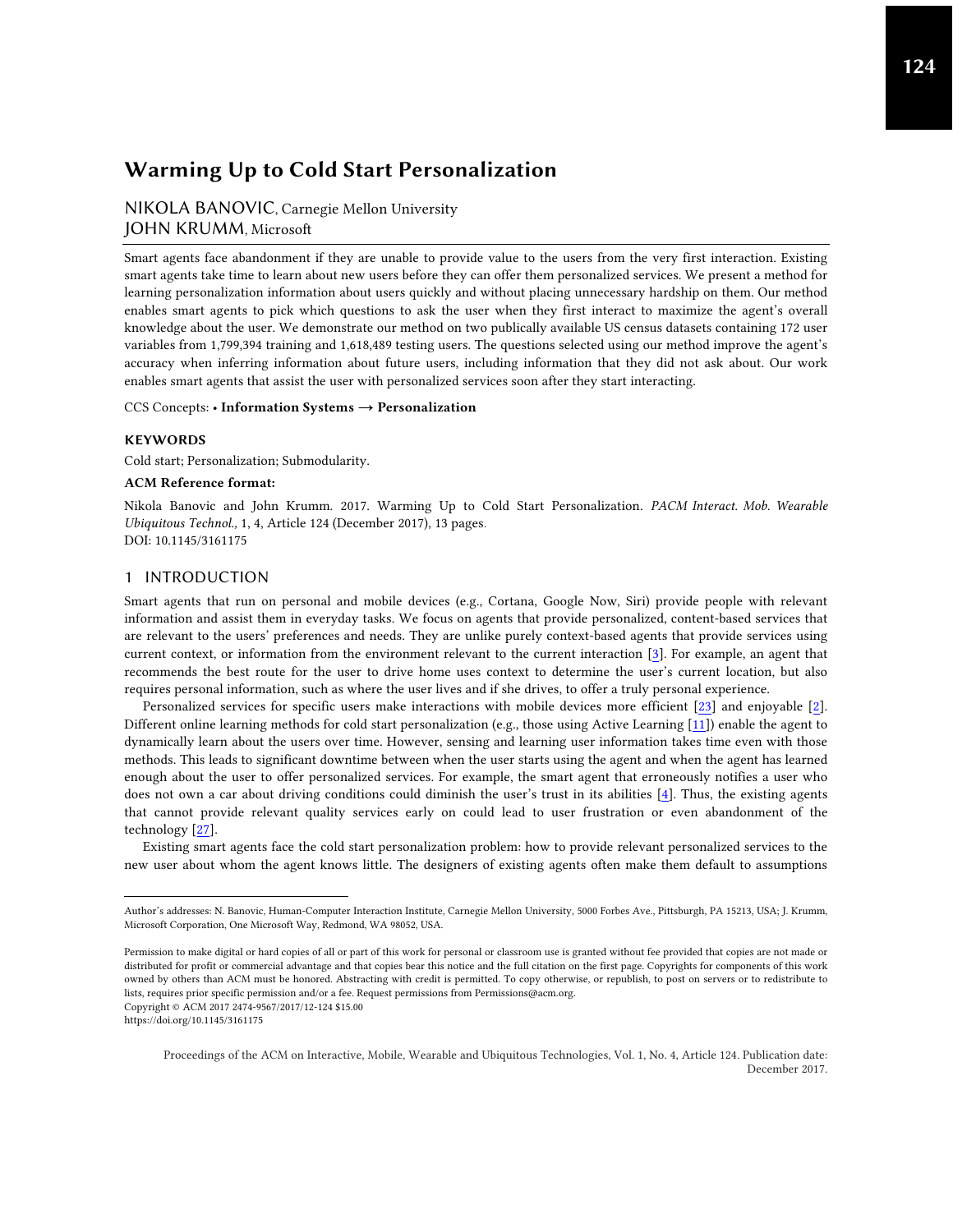#### 124:2 • N. Banovic and J. Krumm

about preferences of the majority of users (as in the vehicle example above). Alternatively, agents could gather knowledge about the users by asking them questions about their preferences. For example, the agent could ask the user whether they own a vehicle and drive to work right after the user unboxes the device. However, this may encumber the users by having to answer questions about each service before their general-purpose agent can provide those specific services to them.

The existing cold start personalization methods for specialized agents that focus on predicting a particular variable in a particular domain do not apply to general-purpose smart agents that assist the users in variety of domains. We would have to run the existing methods impractically many times for each domain and each variable covered by the general-purpose agent. Thus, we require novel approaches that consider all the different variables across different domains that are relevant to the users in a single run.

In this work, we focus on a specific aspect of the cold start personalization problem for general-purpose smart agents. We explore what small number of questions the agents should ask the users the first time they interact to learn as much about them as possible and infer the rest of their properties [22]. We learn the best questions to ask offline on a population of exiting mobile users, which makes the questions readily available before the agent encounters a new user. For example, the agent could learn about the user's home location and try to infer the user's age and income from this information (Fig. 1). This is similar to marketing strategies that target specific consumers based on their demographics or stated preferences [21]. Unlike the traditional marketing strategies, which require expert knowledge about the users that marketers develop over time, we use an automated approach to select variables that the agent should learn about from existing user data.



Fig. 1. Learning users' home location improves the agent's ability to infer users' age and income. Figure shows estimated joint probability distribution of age and income of smartphone users (from left to right): in the United States, Compton, CA, Southeast Atlanta, GA, and Upper East Side New York City, NY.

We build our variable selection approach on the insight that the best subset of variables to ask the user about is the one that gives the most information about the rest of the variables that were not selected; i.e., the subset of variables that maximizes the mutual information between the two subsets. We propose an optimization algorithm that avoids selecting variables that the agent can determine from device sensors and settings (e.g., preferred language, home location), but considers the information that those variables provide about other variables. The algorithm also avoids selecting variables that may be impolite or inappropriate to ask about when the user first interacts with the agent (e.g., age, income, education) [24], but that the agent needs to infer to provide the user with services.

We solve this NP-hard optimization problem by leveraging the submodularity of mutual information between subsets of user variables. We extend the work by Krause and Guestrin [12], who proved that mutual information between subsets of random variables is submodular. We prove that submodularity of mutual information holds when the algorithm is prevented from selecting certain variables, but needs to include those variables in calculations of mutual information. We illustrate how our approach can be used in practice on the publically available 2013 American Community Survey (ACS) dataset from United States Census Bureau [27] containing 172 user properties (e.g., age, gender, home location, income) from 1,799,394 smartphone users. We evaluate the accuracy of our method to infer user variables on another ACS from 2015 [27], which contained the same 172 properties from another 1,618,489 smartphone users. We show that answers about a selected subset of variables improve the agent's accuracy to infer the rest of the user properties by up to 8.62% compared to a non-informative baseline.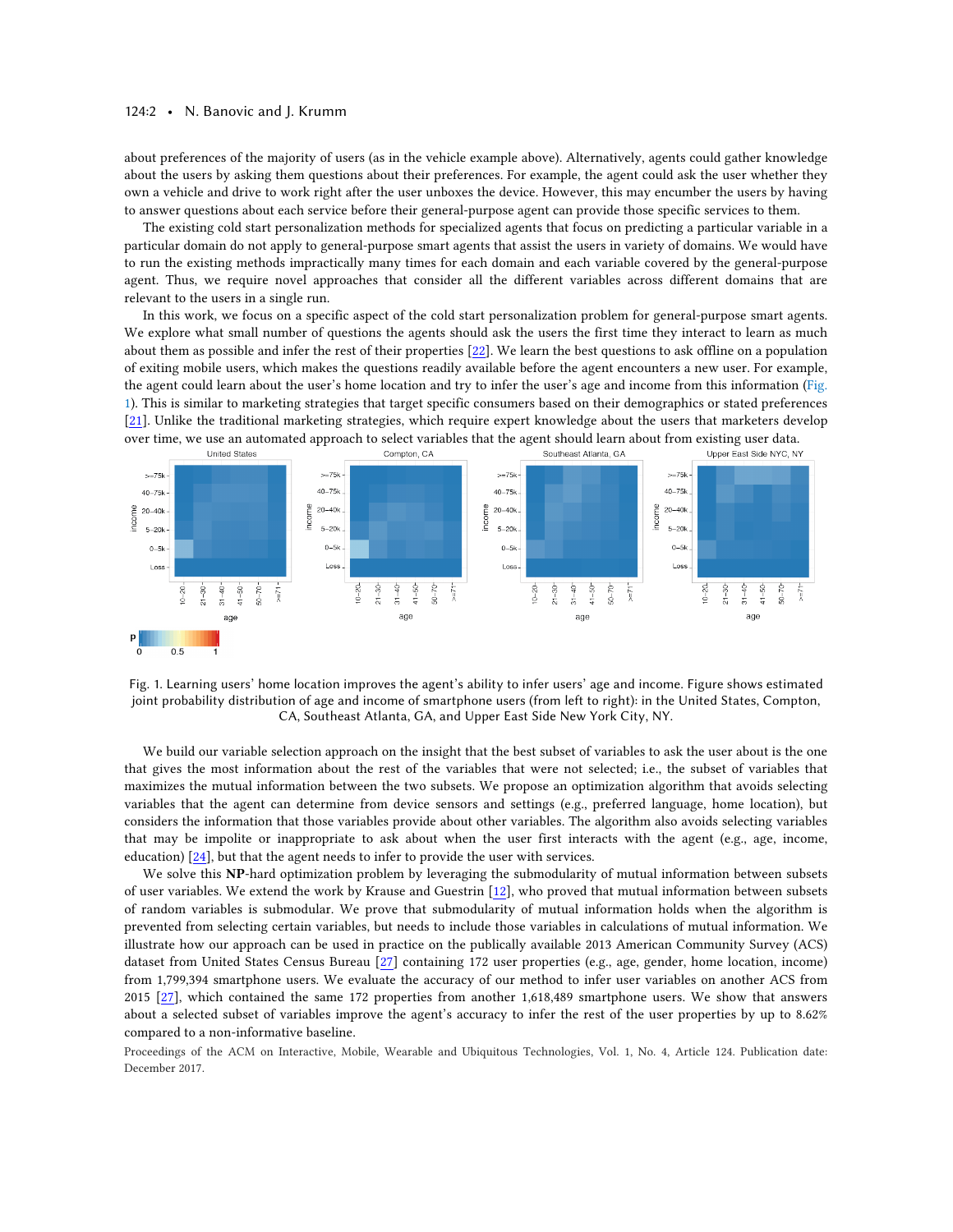Our main contribution is the insight that submodularity-based optimization is a principled, computationally efficient way to find a subset of variables that best describe any user. We contribute a set of considerations that will guide smart agents when learning about users using our approach. Variables selected using our method represent fundamental properties of users that inform future user modeling efforts and can bootstrap the existing cold start personalization methods that infer user properties from small subsets of data [22] or that match users based on their demographics [16].

### 2 CHALLENGES IN COLD START PERSONALIZATION

Existing agents face challenges when trying to provide personalized services to users about whom they have limited or no information. Such agents often need to learn explicit information about the user based on a history of interactions with the user [20] (e.g., an agent that personalizes music playlists will play new songs based on previous songs that the user has listened to). Such systems take time to collect user information and cannot provide personalized services to new users.

The existing cold start personalization approaches focus on providing the best personalized experience for specific service they provide (e.g., recommending a movie or a book to a new user). They use the smallest subset of user properties that map to variables that are relevant to the service they provide (e.g., [6]). For example, agents may personalize services by grouping or clustering users based on limited knowledge about their demographics (e.g., [15,16]). The agents then find which group a new user belongs to and provide the new user with services that are relevant to that particular group. They may also use implicit data about some user properties to infer the other properties required to personalize their services (e.g., [18,19,20]). Those existing approaches assume that some knowledge about the user is available beforehand. To learn this information without placing a burden on the user, the agents may elicit only the most relevant preferences (e.g., [7,26]). However, it is not clear what that relevant prior knowledge is for general-purpose agents that provide multiple personalized services (e.g., Cortana, Google Now, Siri) and how to acquire this knowledge quickly for each of the services they offer.

Finding a small subset of questions that contributes to all possible services is challenging. Traditional variable and feature selection methods [9] can be used to rank user properties based on how predictive they are about a specific target variable. Existing cold start personalization methods (e.g., [11]) use properties of information (e.g., maximum entropy) to express uncertainty about new features that the system has not seen and the impact of those features on a specific prediction the algorithm is trying to make. As such, they may be useful to select variables for specific services, but not across services. To select subsets of variables using such approaches would require algorithms that are NP-hard [9].

Recent approaches based on greedy maximization of submodular functions [17] allow approximate solutions to this NP-hard problem in polynomial time [10]. However, existing work explores such optimization in the domain of sensor selection, and there is no evidence that it applies to the domain of selecting variables that best describe users. Krause et al. [14] have developed a specific variable set selection algorithm that penalizes certain variables and thus limits the chances that such variables will be selected. Their approach allows penalized variables to be selected given that the value of the variable information is high enough. That may be acceptable in the domain of privacy where users tradeoff their privacy for more accurate search results. However, that may not be applicable to the cold start personalization setting where the agents should never ask about certain user properties no matter how desirable that property is.

### 3 PICKING THE BEST QUESTIONS TO ASK

One of the design goals of smart agents is to solve the cold start personalization problem: to start providing relevant information to the user as fast and with as little effort as possible [16]. Users expect that the agent will be able to provide them with relevant services right out of the box. However, when the user interacts with the agent for the very first time, the agent is forced to make inferences about the user without any specific knowledge about that particular user. If the agent makes too many mistakes in these early interactions, the users may stop using it [4].

One way the agent can start learning about the user right away is to ask questions that will help the agent make more accurate inferences. However, there is a limit to the number of questions that the agent can ask before the user grows tired of answering too many questions. The agent should not waste time asking questions that it can compute from the sensors and settings on the users' devices (e.g., using GPS location traces to infer the user's home and work locations). Also, the users may not appreciate being asked about questions that are impolite or inappropriate [24] no matter how much information they contain about the user. Incidentally, some of those inappropriate questions (e.g., about age, income) are

Proceedings of the ACM on Interactive, Mobile, Wearable and Ubiquitous Technologies, Vol. 1, No. 4, Article 124. Publication date: December 2017.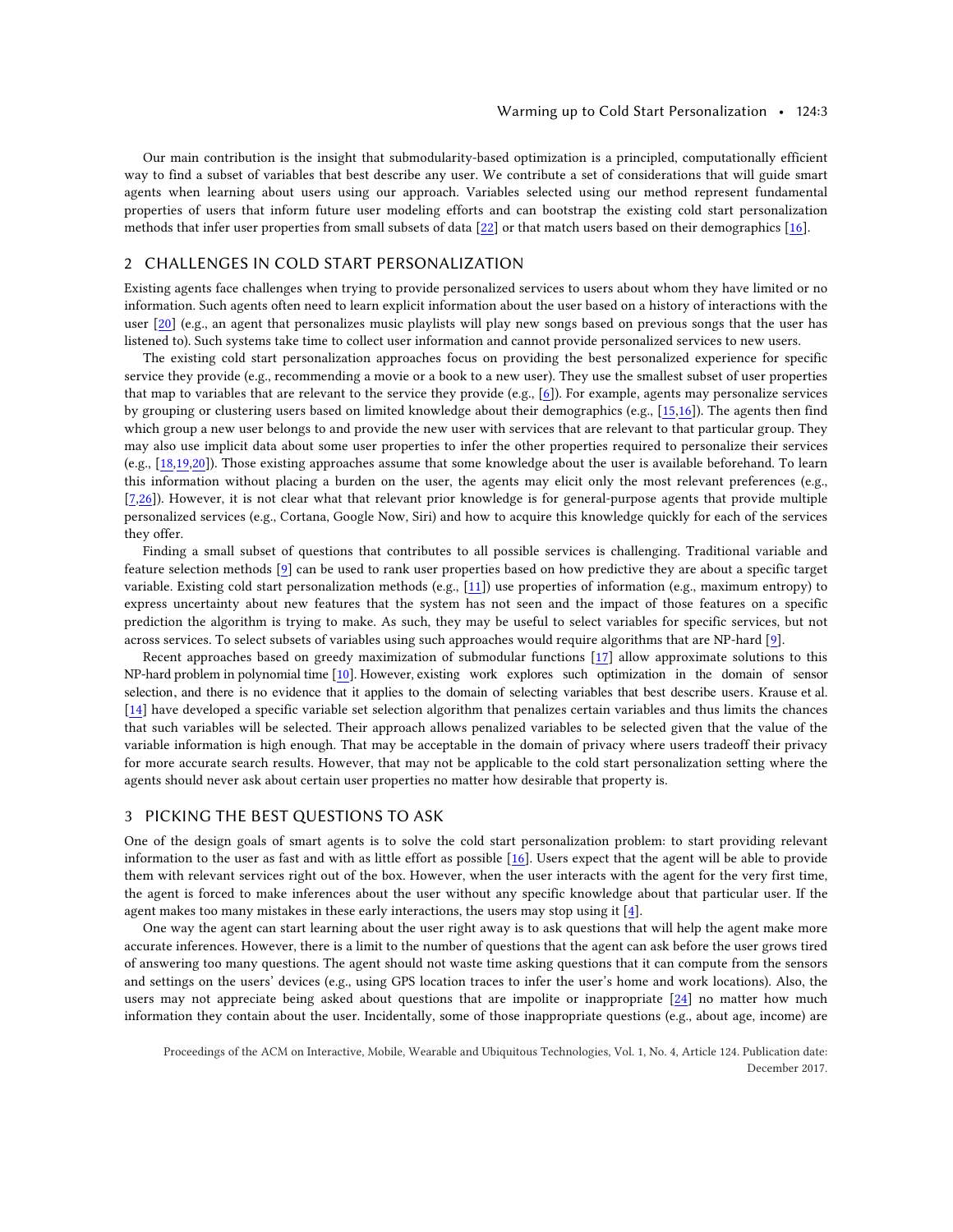#### 124:4 • N. Banovic and J. Krumm

most sought after by marketers because they believe they contain the most information about the user [25]. Therefore, the agent has to choose carefully which questions to ask.

When selecting a limited number of questions to ask, the agent has to consider three important factors: 1) how much information does the question's answer provide about the user? 2) is there a way to determine this information without asking the user? and 3) is this question appropriate when the user first starts interacting with the agent? Our goal is to select a subset of user variables that most effectively reduces the uncertainty about all other user variables, while taking advantage of known variables and avoiding selecting overly sensitive variables. A natural measure of the relationship between subsets of selected variables and the rest of the variables is mutual information.

#### 3.1 Maximizing Mutual Information

Mutual information between subsets of random variables expresses the amount of information one subset gives about the other. If there is high mutual information between what the agent knows and it what it does not know, it can use the variables it knows to estimate values of the variables it does not yet know. It may be tempting for the agent to ask about variables with the highest entropy. However, the advantage of using mutual information to select variables instead of simply picking the variables with the highest entropy is that maximizing entropy aims to reduce the uncertainty of selected variables without considering the predictive power of the selected variables [12]. Krause and Guestrin [12] formalize this selection problem as nonmyopic selection of the most informative subset of variables for graphical models.

Formally, in Krause and Gustrin's conception  $[12]$ , let  $V$  be a finite set of variables that describe the user, and  $A$  be a subset of these user variables. A is the subset of variables we want to select for directly questioning the user. Then the mutual information between subsets of selected variables and non-selected variables is given by  $I(A; V \setminus A) = H(V \setminus A)$  $H(V\setminus A|A)$ , where  $H(V\setminus A)$  is the entropy of the set of unselected variables and  $H(V\setminus A|A)$  is the conditional entropy of  $V \setminus A$  given the variables in subset A. Intuitively, this means that the subset A that maximizes  $I(A; V \setminus A)$  is the subset that best reduces the uncertainty of unselected variables (or the entropy of the set of unselected variables).

In our specific case we have two additional subsets of variables. For simplicity, and without loss of generality, we simply add the subset of variables that the agent can detect on its own to the subset  $A$  prior to our optimization. These are variables that could be sensed and inferred automatically by the user's own devices or by external sensors. For variables that we cannot select (e.g. those that are too sensitive to ask about), we define a subset  $Z \subseteq V$ , where for any subset A we pick,  $Z \cap A = \emptyset$ ; i.e., A cannot contain any elements of Z.

Selecting the most informative set of variables is  $NP^{PP}$ -complete [10] (i.e., brute force approaches that check each combination of variables are infeasible). Instead, we use a method based on theory of submodular functions [17].

### 3.2 Submodularity of Mutual Information

Submodularity of functions allows for greedy algorithms that approximate optimal solutions in polynomial time with constant function approximation constraints  $[12]$ . Using the definition by Nemhauser et al.  $[17]$ , a set function  $F$  is submodular if for all  $A \subseteq A' \subseteq V$  and  $y \in V \backslash A'$ :

$$
F(A \cup \{y\}) - F(A) \ge F(A' \cup \{y\}) - F(A')
$$
 (1)

Here we can think of  $y$  as a variable to ask about and add to set  $A$ . In our algorithm, we are trying to maximize the mutual information function  $I(A; V \setminus A)$ , using a special greedy optimization function for the subset of variables  $Z \subseteq V$ , where for any selected subset A,  $Z \cap A = \phi$ . Thus, we have:

$$
F(A \cup \{y\}) = \begin{cases} I(A \cup \{y\}; V \setminus A \cup \{y\}), & \text{if } y \notin Z \\ I(A; V \setminus A), & \text{if } y \in Z \end{cases}
$$
(2)

In other words, when the function comes across a variable  $y \in Z$ , it does not add it to the subset A, which in turn does not change mutual information  $I(A; V \setminus A)$ .

Note that Krause and Guestrin [12] proved that mutual information between sets of variables is submodular for the case when  $y \notin Z$ . Here we prove the other case ( $y \in Z$ ):

$$
F(A \cup \{y\}) - F(A) = F(A) - F(A) = 0
$$
\n(3)

$$
0 = F(A') - F(A') = F(A' \cup \{y\}) - F(A')
$$
\n(4)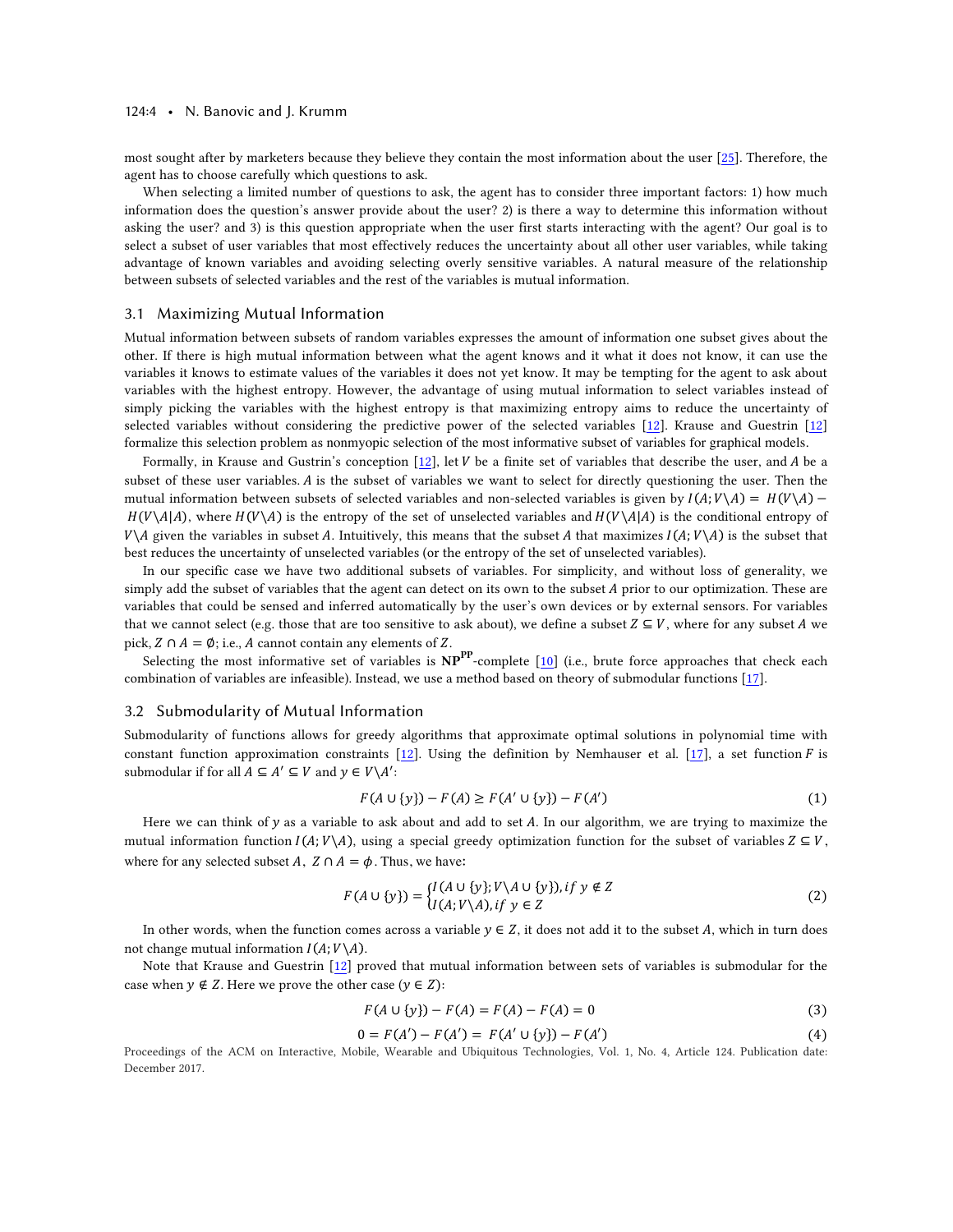Therefore, our special greedy optimization function, which does not select variables that we cannot ask questions about, is also submodular.

### 3.3 The Algorithm

We now describe our greedy algorithm that estimates the optimal subset of variables by picking a variable that maximizes the increase in entropy at each step. The number of greedy steps corresponds to the number of variables  $(L)$  that the algorithm is intended to select. To simplify our notation, let  $MI(A) = I(X_A; X_{V \setminus A})$ , and let  $\tilde{A}$  mean  $V \setminus A \cup \{y\}$ . Then, at each of  $L$  step, our algorithm picks the single variable  $y$  that maximizes [13]:

$$
MI(A \cup \{y\}) - MI(A) = H(y|A) - H(y|\tilde{A})
$$
\n(5)

Note that this update step works for the disallowed variables in Z as well because  $\forall y \in Z$ ,  $MI(A \cup \{y\}) - MI(A) = 0$ , which follows from Equation 2. This allows us to use the greedy algorithm proposed by Krause and Guestrin [12]. Their algorithm offers a guarantee that the solution is an approximation that is within  $(1 - 1/e)$  from the optimum, assuming the function is approximate monotone on the selection interval [13]. Although mutual information is not monotonic (e.g., mutual information will start to decrease after subset A becomes larger than  $V\setminus A$ , it is approximately monotone for the small number of variables we want to select in our case, where the size of  $A$  remains smaller than size of  $V\setminus A$ .

The pseudo code for our final algorithm is presented in Algorithm 1. Our main departure from the algorithm by Krause and Guestrin  $[12]$  is that we prepopulate set A with known (or easily attainable) variables W at the start, and that we prevent the algorithm from picking variables from the restricted set Z.

ALGORITHM 1: Modified Greedy Algorithm

```
input:
L > 0; graphical model G for V;
set of restricted variables Z \subseteq V;
set of known variables W \subseteq V \backslash Z.
output: A \subseteq V \setminus Z.
begin
             A \leftarrow W\delta \leftarrow 0for i in 1: L do
                           for each y in V \setminus A do
                                         if y \notin Z then
                                                       sample H(y | A) from G
                                                       sample H(y | V \setminus A \cup \{y\}) from G
                                                       \delta_y \leftarrow H(y | A) - H(y | V \backslash A \cup \{y\})else
                                                       \delta_{\nu} \leftarrow 0end if
                           end for
                            x \leftarrow \underset{\delta_y}{\text{argmax}} yA \leftarrow A \cup \{x\}end for
```
end

### 4 METHOD FOR SELECTING QUESTIONS

Algorithm 1 offers an efficient way to estimate the subset of variables that maximize the information about all other user variables. However, the efficiency of the algorithm depends on the ability to quickly compute the mutual information between the subsets of variables or the conditional entropies used to compute the mutual information increase at each greedy step. A naïve approach would be to compute the conditional entropies in Equation 4 using a plug-in estimator  $\tilde{p}$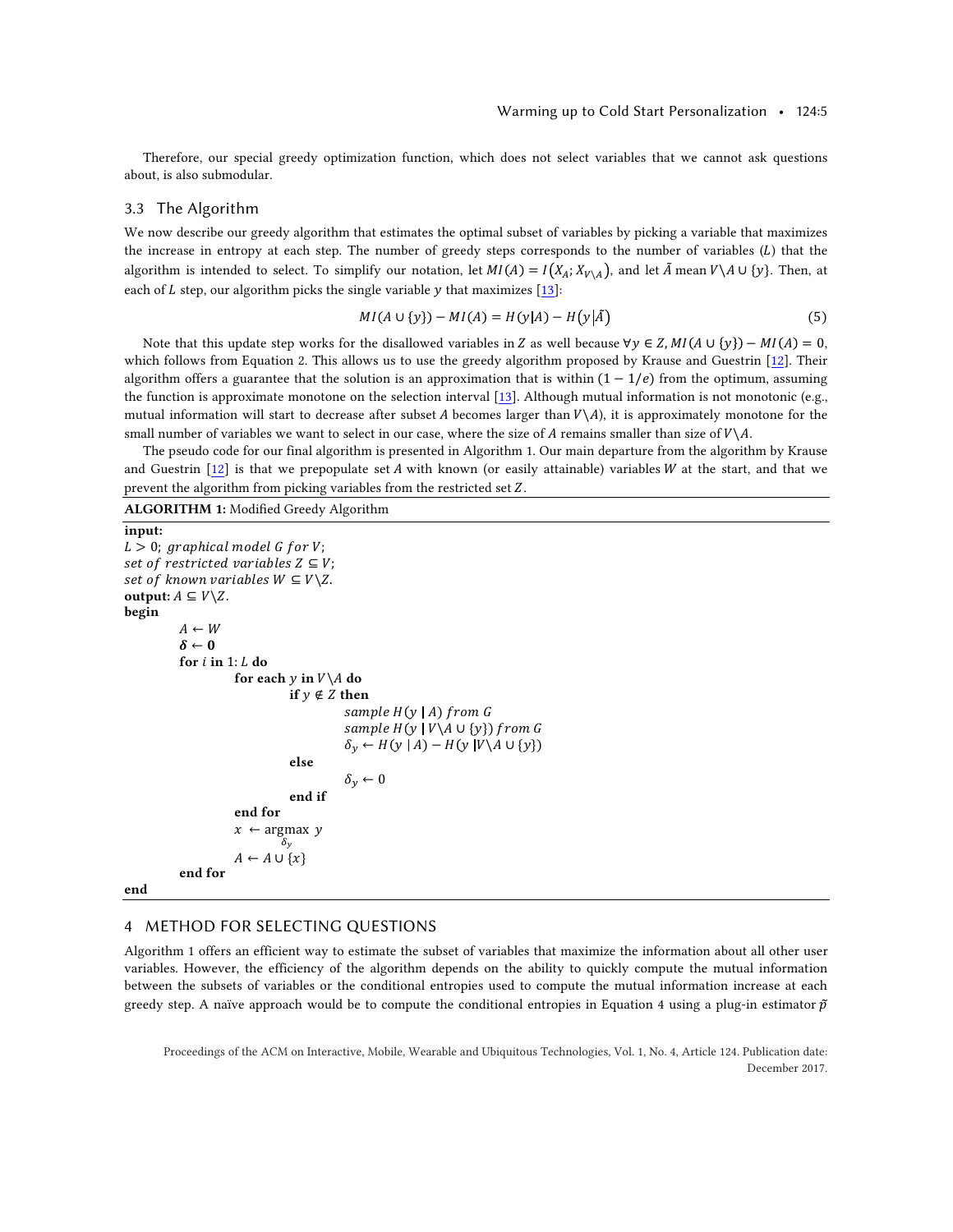#### 124:6 • N. Banovic and J. Krumm

that computes joint and conditional probabilities directly from the data. The algorithm would then use the estimator  $\tilde{p}$  in entropy calculations:

$$
H(y|A) = -\sum_{y} \tilde{p}(y) \cdot \log \tilde{p}(y|A)
$$
 (6)

However, such estimators may not be representative of the true distributions, because the data may not contain examples of all different combinations of variables. Also, the estimation error grows as the number of variables that describe different properties of users increases. Instead, we use a graphical model to represent the relationship between user variables. We then use this probabilistic model to estimate the conditional entropies.

#### 4.1 Modeling User Properties

In this section, we describe our approach to build a probabilistic model of relationships between variables that describe the users (e.g., age, gender, home location, income). Although it is possible to build graphical models manually and using expert knowledge, this process becomes tedious when there are many user variables in the data. Instead, we use an automated approach to infer the structure of the model and the conditional probabilities between the variables in it.

To build graphical models that can be used with Algorithm 1, the training data for our automatically extracted model should include the variables that fully describe the user. Also, we assume that data from each variable is present in the dataset. To make it feasible to build the model and properly estimate the conditional probabilities of variables from the data, we perform unsupervised discretization on continuous and ordinal variables into equal sized bins. To further reduce the dimensionality of the data that can affect the accuracy of the model, it is possible to manually inspect categorical data and further group values together.

We then use the pre-processed data to build the model using the Chow-Liu tree algorithm [1]. The algorithm builds the graphical model by first calculating the mutual information between each pair of the variables in the model. Then the algorithm greedily picks the pair with highest mutual information at each step until all variables are included in the tree. Although this particular algorithm approximates the true distribution using a second-order dependency tree, the main advantage of this algorithm is that it is a fast and efficient way to automatically train the graphical model from large data sets with many variables.

### 4.2 Sampling Conditional Entropy

The graphical model allows us to sample conditional entropies required to select the next variable in each greedy step of Alg. 1. We use the conditional probabilities between variables in the graphical model to compute the joint and conditional probabilities used in Eq. 5 to estimate the conditional entropy. However, computing the joint and conditional probabilities directly from the graphical model takes time when there are many variables with many values.

In our approach, we use Krause and Guestrin's [12] efficient sampling algorithm for conditional entropy using a graphical model. The algorithm generates samples using the graphical model and then uses the probabilistic inference to compute the joint and conditional probabilities on those samples. In our approach, we use Gibbs sampling which approximates observations based on the probability distributions specified in the graphical model.

### 4.3 Selecting the Variables

It is worth noting that repeatedly running Algorithm 1 to select a subset of variables may still return different subsets. Although the algorithm always selects the variable with the highest increase in mutual information at each greedy step, the procedure for sampling conditional entropy above may return different results between runs. Picking a large enough sample size to estimate the conditional entropy reduces this error bound significantly [12]. Thus, Algorithm 1 still finds an approximate solution that is within  $(1 - 1/e)$  from the optimum. In our approach, we are comfortable performing variable selection only once, knowing that both estimation errors are bounded and low.

### 5 LEARNING ABOUT USERS FROM CENSUS DATA

We now illustrate our approach on the American Community Survey (ACS) Public Use Microdata Sample [27] dataset collected by United States Census Bureau in 2013. This dataset contains detailed information from a sample of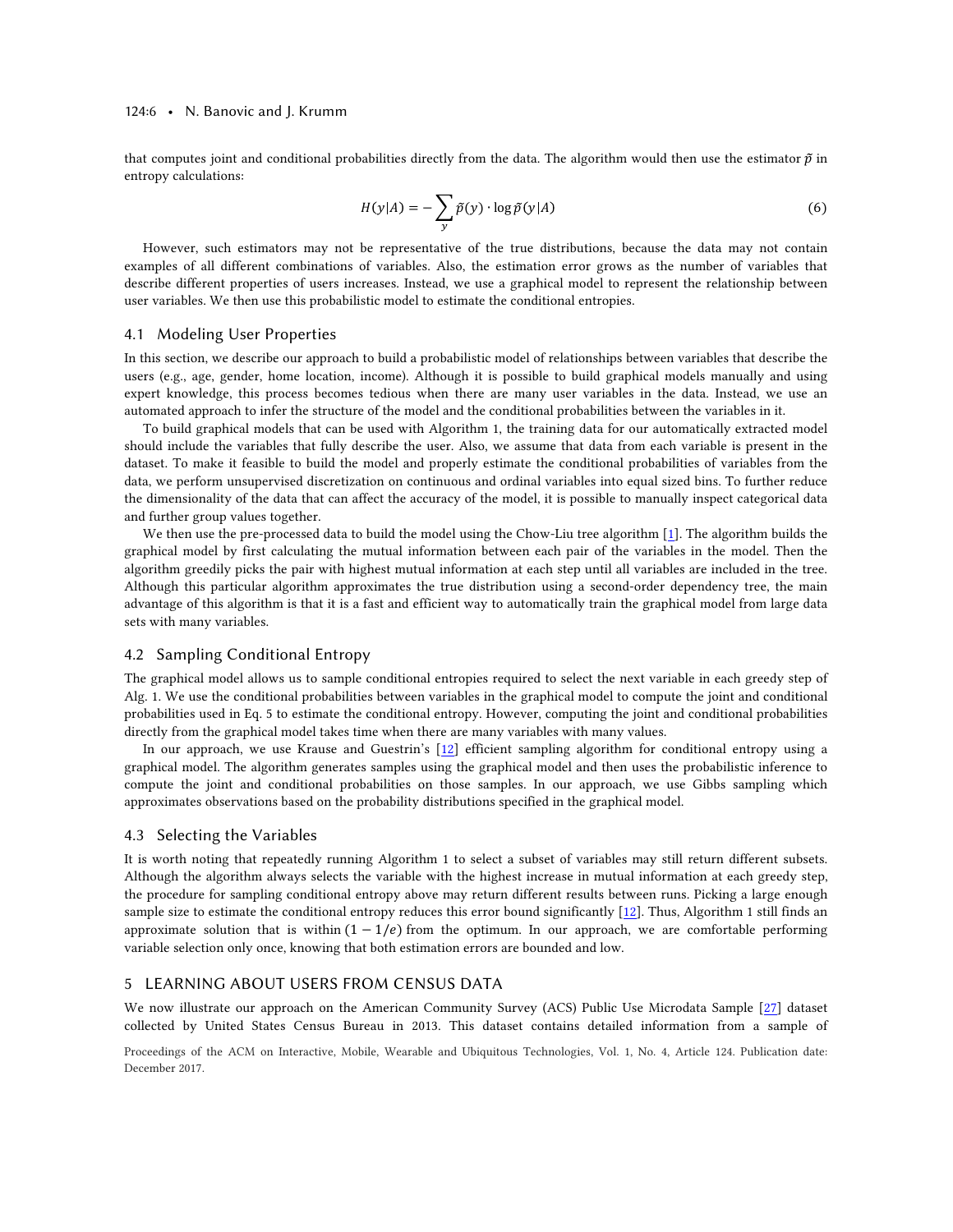approximately 3,000,000 people living in the United States. The 172 variables collected in the survey include information about people's demographics (e.g., their race, ethnicity, age, gender); where they live (e.g., their home location, the type of building, if they rent or own), where they work, if employed, or where they go to school, if students; their preferred transportation; their income; their marriage status; etc. Also, this particular dataset for the first time contains data about people's computer and phone use. We use this dataset to illustrate our approach because it is one of the most complete, systematically collected representative samples of potential personalized agent users in the United States.

### 5.1 Data Pre-processing and Variable Labeling

We begin by training a graphical model on the user data to build a probabilistic model of the potential users. Since most modern personalized agents run primarily on smart phones, we removed all the records for people that reported that they do not own a mobile phone. We also removed children who were 10 and younger at the time of the census. This left 1,799,394 records in the dataset. We performed unsupervised binning of continuous variables (e.g., age, income) into approximately equal sized bins. We then ran the Chow-Liu algorithm [1]. to approximate the structure of the graph and calculated the conditional probability tables for each pair of parent and child variables.

We then manually labeled variables that the algorithm should not select. Those variables included information about the user's gender, age, income, cost of living, marriage status, education level, and any specific questions related to their employment status. Although questions about some of these variables can be asked in a non-threatening way (e.g., "What do you do for a living?"), we decided to err on the side of caution and simply not ask them. We also removed any variables that could lead to awkward questions (e.g., whether the user's home has a toilet). Disallowed variables could be customized by the agent's creators, and our choices illustrate a possible example set.

We also labeled variables that the agent can detect through use of phone sensors and settings soon after the user interacts with the agent for the first time. These variables included home location, work or school location, and when they leave home to go to work or school, all of which can be detected using the location services on the phone in the few days following the first interaction. We also labeled variables about users' access to mobile and wireless data, and other computers the users own because the phone can detect this information based on the users' data connection and computers it connects to. We assume that the agent can detect all of these variables on its own, so they are excluded from the set of variables the agent might ask about. As with the disallowed variables, the set of detectable variables can be adjusted to suit the particular agent.

### 5.2 Variable Selection Run

To evaluate our approach, we performed three different variable selections: 1) *baseline*, a random selection run where we randomly selected variables without any restrictions; 2) *full*, where we used our selection approach, but did not withhold any variables and did not assume that any variables are already known to the agent; and 3) *restricted*, where we used our selection approach, and withheld variables that the agent should not ask about and assumed knowledge of variables that the agent can detect on its own. To estimate the average mutual information we would get by running the random selection, we repeated the *baseline* run 100 times. Scenario (3) is the most realistic, because it illustrates using our method with restrictions on what can be asked and inferred. We then compare the estimated mutual information for each condition across different numbers of selected variables. We hypothesize that *full* and *restricted* conditions will produce variable subsets with which mutual information is higher than that of randomly selected variables in the *baseline* condition.

We also explore different numbers of questions that the agent can ask the users on the first interaction. Although, the agent should keep the number of questions it asks low, it is still not clear what that number should be. Also, we hypothesize that the benefit of asking more questions (i.e., adding more variables) over time will decrease, and thus our method may be able to calculate a natural break for the number of variables to select. To compute the final subset of questions, we first pick a small number of variables based on mutual information curves across different number of variables, and then for each condition we selected the subset of variables of that size that had the highest mutual information. However, unlike *full* and *restricted* conditions, the random *baseline* condition cannot offer any guarantees about the solution it produces.

Proceedings of the ACM on Interactive, Mobile, Wearable and Ubiquitous Technologies, Vol. 1, No. 4, Article 124. Publication date: December 2017.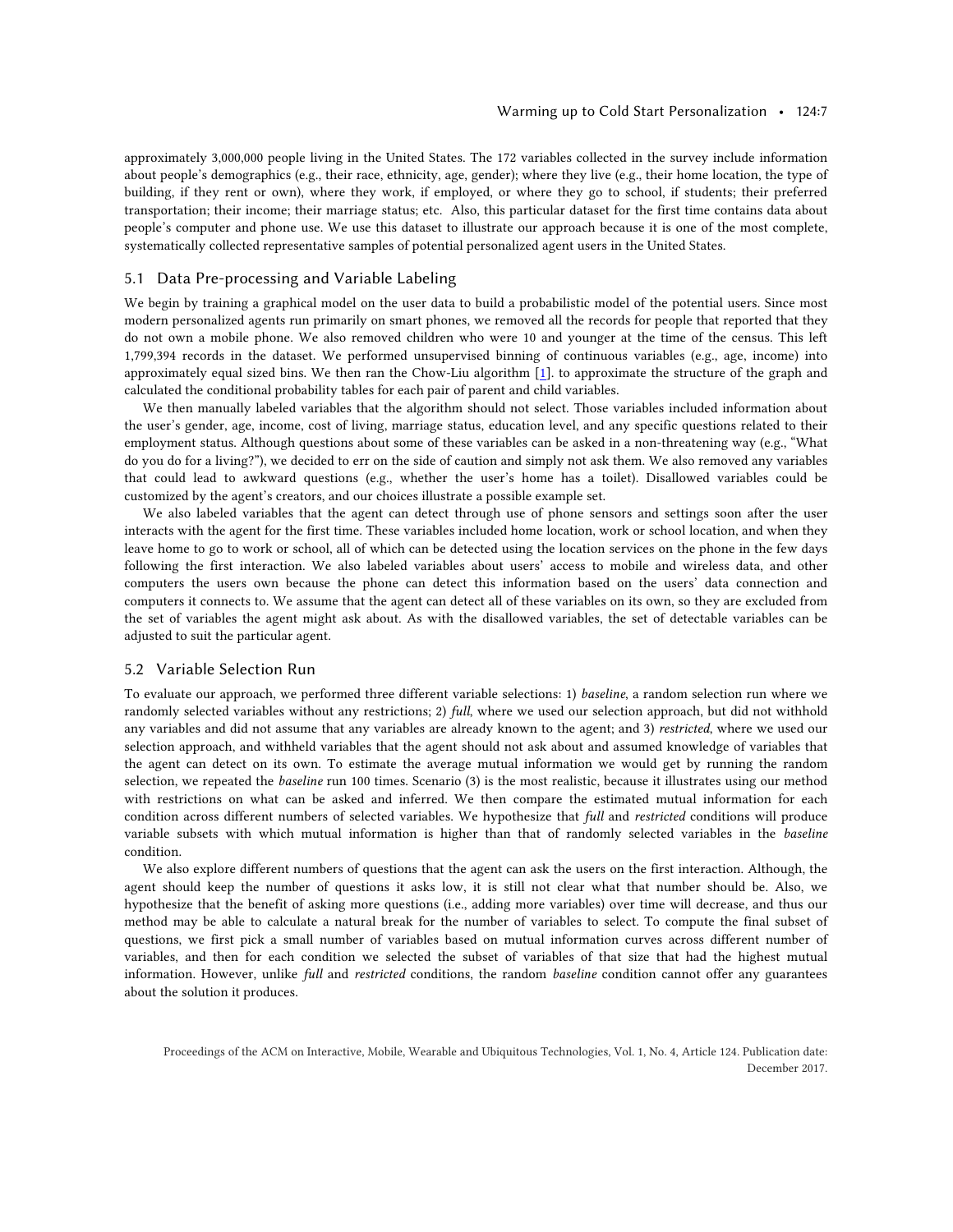#### 124:8 • N. Banovic and J. Krumm

#### 5.3 Results

A large mutual information between the known and unknown variables indicates that the known variables can be used to infer the unknown variables. Thus, we aim for high mutual information. We plot mutual information between selected variables and other variables for different number of selected variables (from 1 to 20) in the three conditions in Fig. 2.

As we expected, the two submodularity-based conditions outperform the baseline. Although the curve in the *baseline* condition continues to increase on the interval, the *baseline* mean mutual information does not come close to either of the other two conditions. Also, mutual information in the *restricted* condition is higher than in the *full* condition across all variable counts.

Fig. 2 shows that curves in both *full* and *restricted* conditions start to tail off after selecting five variables. This number coincides with our informal review of the existing phone agents and how many questions they ask when they interact with users for the first time (e.g., an early mobile version of Cortana asked the user three questions the first time they interacted). This small number of questions reduces the chances that the questions will burden or bore the users the first time they interact with the agent. We thus choose a cutoff point at 5 variables.



Fig. 2. Mutual information between the selected variables and the rest of the variables across the conditions for different number of selected variables. In the baseline condition, the mutual information represents mean across all 100 runs and the error bars indicate 95% confidence intervals.

The final subsets of five selected variables for each of the conditions (*baseline* includes the best subset in 100 runs) included: 1) gender, rent paid last year, home location, if the user were widowed in the past year, and age (*MI(A)*=11.08) in the *baseline*, 2) home location, work location, place of birth, the user's home location in the past year, and income in the past year (*MI(A)*=11.38) in the *full* condition, and 3) place of birth, the user's home location one year ago, year that the home was built, number of people in household, and birthday season (*MI(A)*=13.96, including known variables) in the *restricted* condition. The *restricted* condition starts at a relatively high point in mutual information, because it already knows about some of the user's variables, i.e. those that can be inferred by other means

The highest *baseline* run was incidentally close to the *full* condition and high compared to the mean mutual information of five selected variables in the *baseline* condition (mean=4.11). However, there is no guarantee that randomly selecting variables would again yield a subset with such high mutual information. Also, without a principled method, such as ours, it would be difficult to know how close the randomly selected subset is to optimal solution.

The variables selected in the *full* condition may better describe other user properties than *restricted* condition variables without the known variables. However, they also contain variables that the agent can detect (e.g., home location) and variables that the agent should not ask about (e.g., income). Asking questions about those variables would unnecessarily waste the user's time or could reduce the rapport between the user and the agent. Thus, we continue our analysis on the variables selected in the *restricted* condition.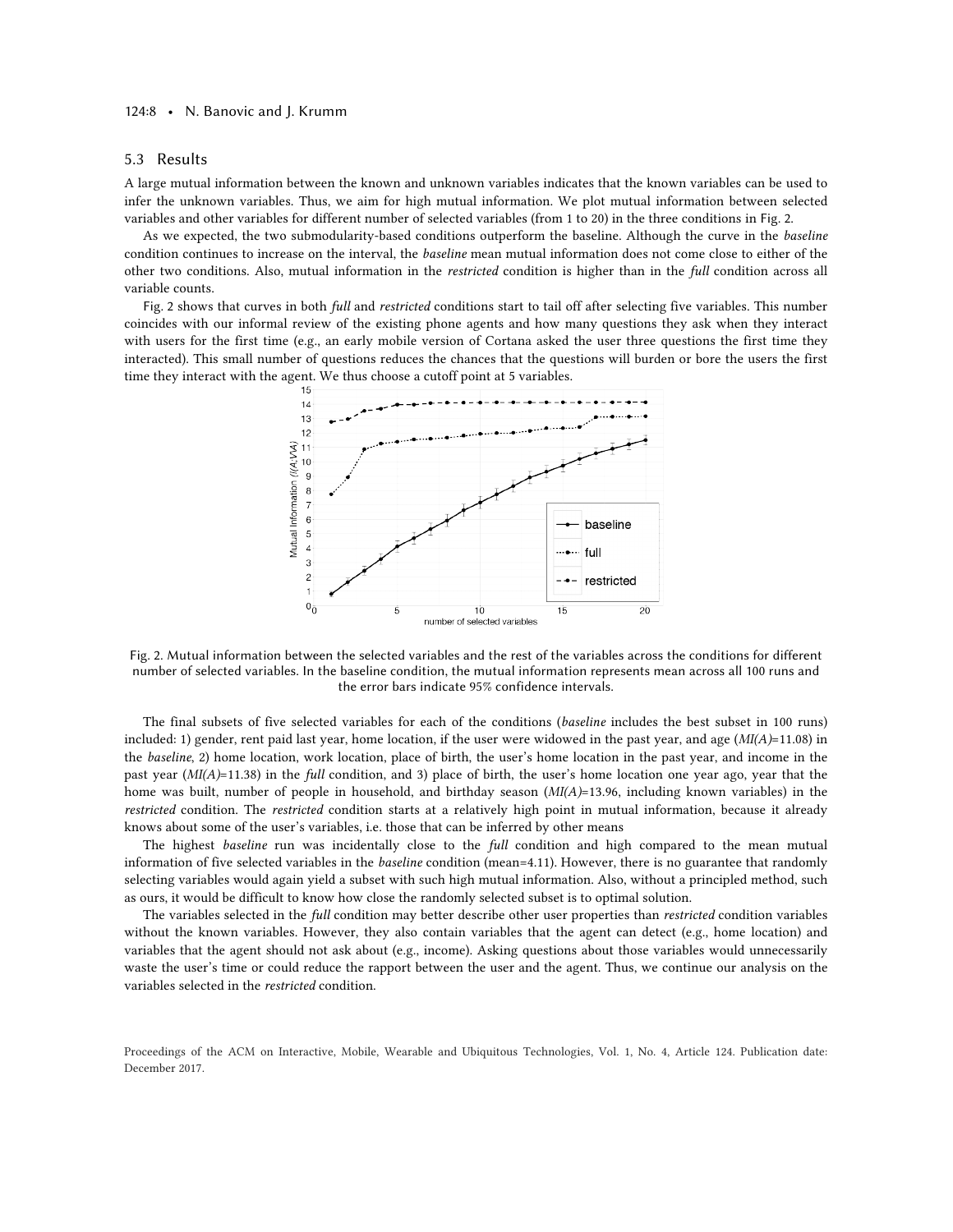### 5.4 What Selected Variables Tell about Users

Our algorithm selects the variables that best describe the user from a pool of available variables. However, our algorithm does not offer an explanation why certain variables are predictive of the others. The five variables that the algorithm selected in the *restricted* condition may not be obvious choices. We offer some hypotheses about why these variables are important (i.e., what information they carry about other variables). We randomly selected 1,000 people from the training data and manually inspected how truthfully answering the five questions affects knowledge about the rest of the variables. We illustrate this in two scenarios with representative users we identified in our random sample (Fig. 3). We focus on decisions the algorithm made on the training dataset. Later in Section 5.5, we validate our approach on the test dataset and show an increase in inference accuracy on a set of unseen users after they hypothetically answered our questions.

In the first scenario, we pick variables that have been traditionally sought after by advertisers and marketers [21]: age and personal income. Such variables enable smart agents to make decisions about age-sensitive content and target users with appropriate advertisements. Our second scenario explores variables used to automatically suggest transportation options and commute times to a frequent location. Existing agents, such as Google Now, already provide this service to their users (e.g., suggesting routes based on commute time when driving to work). For this scenario, we chose to examine users' main means of transportation and the users' employment status (including if they are students). Knowledge about these variables helps the agent avoid making gross assumptions about the user based on the majority of users in the United States (e.g., assuming that everybody has a car or that most people are employed and go to work).



Fig. 3. Joint distribution of age and personal income (left) and users' employment and main transportation (right) in the United States: 1) without any knowledge about the user (top left), and 2) from select 11 randomly sampled people from the US census data assuming the users have answered the selected questions truthfully and the agent has detected the other variables correctly. Black dot indicates actual user properties.

### *5.4.1 Scenario 1: User Age and Personal Income*

It is difficult to infer the user's age and income just from the joint probability distribution of income and age of all potential users in the United States (see top left in Fig. 3). This is because users are close to uniformly distributed across different age groups (i.e., the entropy of the probability distribution of ages is high). Although slightly skewed towards lower values, users can also have a wide range of incomes. However, we see that information from variables we select in the *restricted* condition contained information about both variables (Fig. 3 left).

Fig. 3 (left) shows the joint distributions of age and personal income before and after the algorithm selected the questions for 11 representative people from the US census dataset. We found that in the majority cases the method was able to narrow down the joint probabilities towards the people's actual age and personal income. This is in part due to the variables the agent can detect on its own. For example, home location can tell the difference between affluent and povertystricken areas. It can also shift the distribution of ages in case of, say, university towns. User answers to agent questions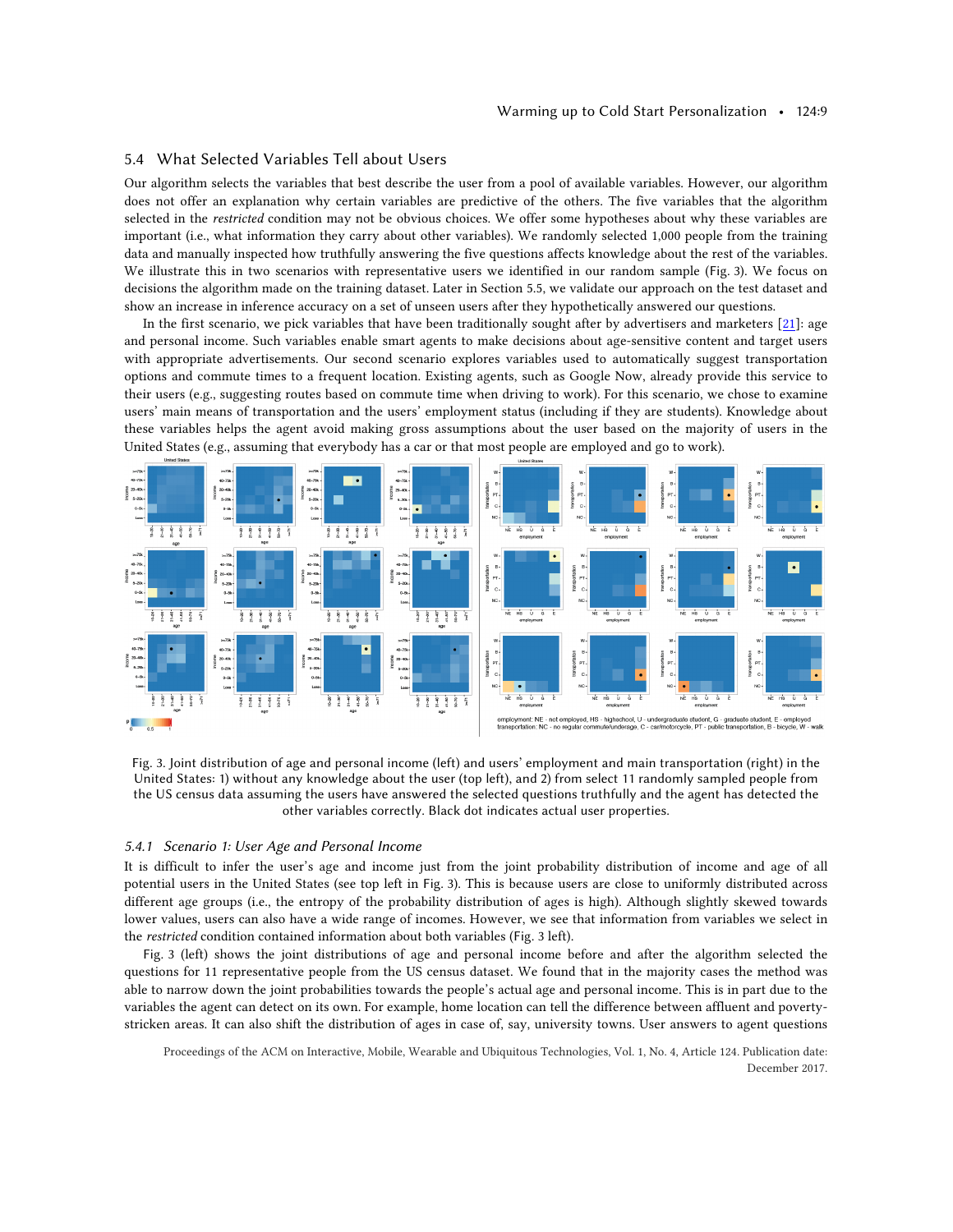#### 124:10 • N. Banovic and J. Krumm

further help narrow down the probability distributions. For example, user answers about the year their home was built helped the algorithm differentiate young home owners from older people who have owned their home for a long time.

Knowing these variables would enable a smart agent to provide personalized services to the user as soon as the user completes answering the questions. For example, a match-making service could use the two variables directly to match people based on their age and income. Smart agents can also use age and income indirectly to infer other preferences. A service that provides up-to-date financial news could target users with high income. A service that recommends new restaurants, shopping, or entertainment could also use this information to personalize its suggestions to the user.

#### *5.4.2 Scenario 2: User Work Status and Transportation Preferences*

Users' work status and transportation preferences variables differ from age and income variables because, unlike age and income, the joint probability distribution of work status and transportation in the United States is highly skewed towards employed people who own a vehicle or non-employed people who do not commute frequently (see top left corner in Fig. 3 (right)). This means that without any additional information the smart agent will inadvertently suggest a car as the preferred transportation option (as is the case with existing smart agents that offer this service). This could also lead to uncomfortable situations of suggesting "work" as a destination to people who are unemployed.

Fig. 3 (right) shows the joint distribution of employment status (including if the user is a student) and transportation before and after the algorithm selected the variables for 11 representative people from the US census dataset. We found that in most cases the selected variables helped strengthen the algorithm's belief about whether the user owns a vehicle and is employed or not. The algorithm reduced uncertainty about people that take public transportation to work, especially for users living in urban areas. However, selected variables did not provide the algorithm with information about the users that walk or bike to work or school due to a small number of people who have such preference.

The agent can make a suggestion about commutes based on the user's employment status and transportation preferences. For example, instead of suggesting the car option to a user who does not drive, the agent could offer public transportation with appropriate timetables. Inferring that the user is a student could allow the agent to suggest different content (e.g., learning materials and resources). It could also advertise different discounts available only to students.

### 5.5 Validating Inference Accuracy

Our goal is to show that the agent can make accurate inferences about the user based on the answers to the five questions. Unlike in the previous section where we looked at why the algorithm made certain decisions on the training data, here we use a hold-out set of new users to show that the inference generalizes. Our algorithm already offers theoretical guarantees that the agent will increase knowledge about the users. We hypothesize that inference accuracy will improve as well.

### *5.5.1 Method and Data Pre-processing*

We used another American Community Survey (ACS) Public Use Microdata Sample [27] dataset collected by United States Census Bureau in 2015. The testing dataset contained the same 172 demographics variables from approximately 3,000,000 different people living in the United States. The sampling method used by United States Census Bureau ensures no overlap between the two datasets. We again removed records for people that reported that they do not own a mobile phone and children who were 10 and younger at the time of the census, which left 1,618,489 phone users in the testing dataset.

We then used the graphical model we built on the training data to perform inference in three conditions: 1) *baseline*, in which we did not use answers to any questions in our inference, 2) *full*, in which we assumed that the users in the test dataset truthfully answered questions from the *full* set of questions we obtained in our variable selection run, and 3) *restricted*, in which we assumed that the users in the testing dataset truthfully answered questions from the *restricted* set of questions and that the phone obtained the rest of the variables in that set.

We measured the accuracy for each of the 172 variables in the dataset. We compared the average accuracy over all 172 variables between the three conditions because we wanted to measure the ability of the agent to learn as much about the users rather than about any particular user variable.

#### *5.5.1 Results*

The average accuracy for the *default*, *full*, and *restricted* conditions was 67.56%, 72.95%, and 76.18% respectively. The obvious source of increase in average accuracy were variables that the agent learned from the users (e.g., home location accuracy increased from less than 0.1% in the *default* condition to 100% in the *full* and *restricted* conditions). However,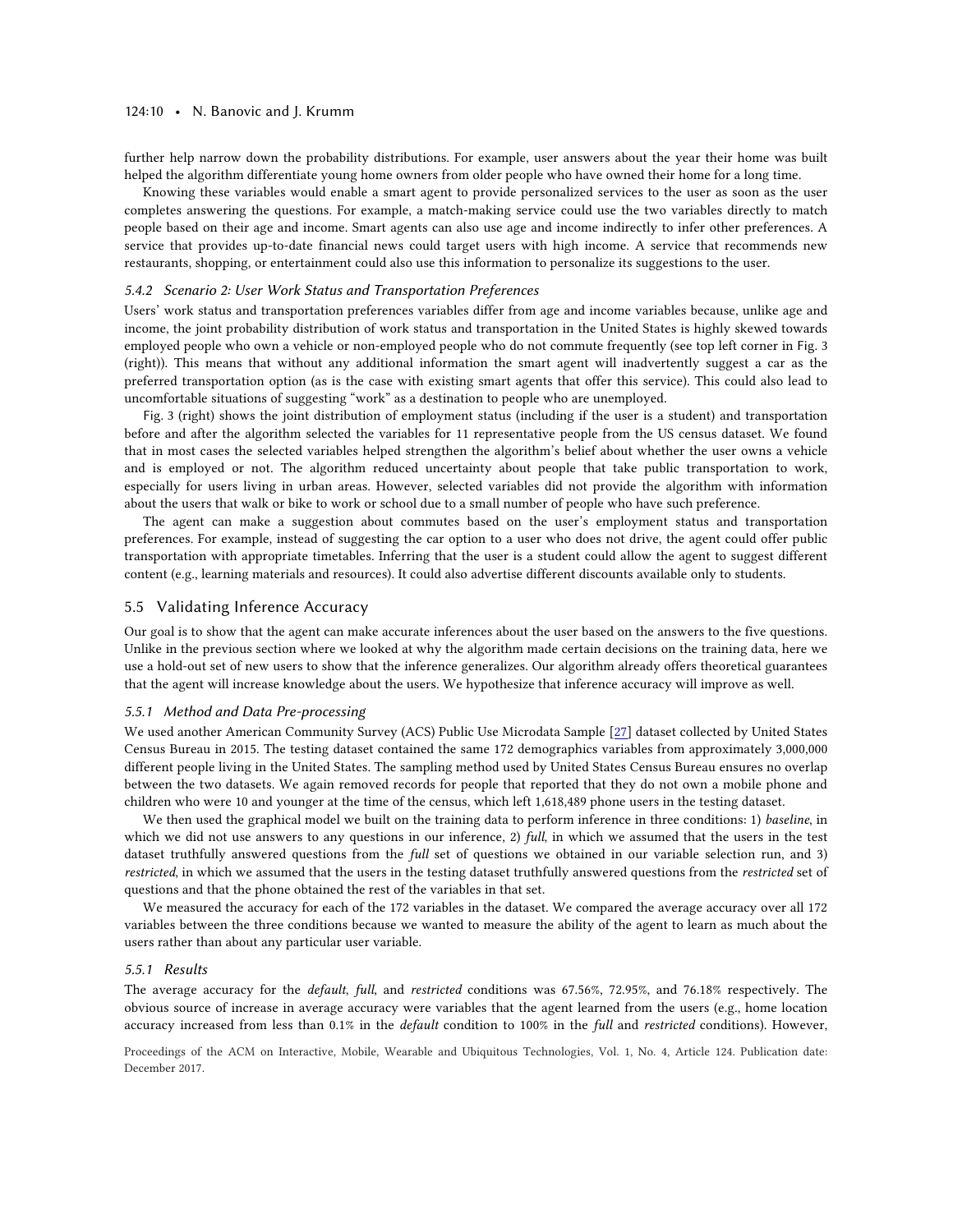known variables are only a fraction of the 172 total variables, and the increase came from the gain in overall knowledge about each user.

To illustrate this, we again compare the four unknown variables we explored in the previous section: age, income, employment, and transportation. To contrast *full* and *restricted* conditions we also include a variable that describes if a child lives in the same home. The average accuracy for each of these variables across different conditions are in Tab. 1. The results show improvement in accuracy in all but one of these variables (age). The increased accuracy in *restricted* condition comes from nuanced knowledge about additional user variables compared to the *full* condition.

| Condition  | Age    | Income | Employment | <b>Transportation</b> | Child at Home |
|------------|--------|--------|------------|-----------------------|---------------|
| baseline   | 20.61% | 6.75%  | 80.31%     | 15.19%                | 36.81%        |
| full       | 19.38% | 28.27% | 98.45%     | 80.66%                | 36.81%        |
| restricted | 19.38% | 28.27% | 98.45%     | 80.66%                | 80.32%        |

Table 1. Average accuracy for select variables across conditions.

### 6 DISCUSSION

We presented both a theoretical guarantee and empirical evidence that the selected subset of variables will help the agent make, on average, more accurate inferences about the users. The mutual information comparison results in Fig. 2 show that our algorithm will improve on the ability to infer user properties compared to doing the same inference from simple priors or by asking random questions about the user. Our algorithm performs the selection in a principled way that also avoids asking questions that may negatively impact the rapport with the user.

Both our manual analysis of the training data and our empirical evidence show that the algorithm picked meaningful variables. For example, our results indicate that the location variables (e.g., home, work) provide significant amount of information about the user and should be inferred as soon as possible. We also found that the place of birth, which was present in both *full* and *restricted* conditions, could be descriptive of the user because it could indicate whether the user is a citizen, a naturalized citizen, or an immigrant. If the user was born in the same place he or she lives now, it might also mean that the user had time to build social capital among people that live in the same place and could affect variables related to the person's employment. Similarly, the location the user lived in the past year indicates whether the user moved or not. Moving residence to another city or state may indicate changes in jobs, school, or even family relations, such as marriage. The number of people that live with the user could indicate whether the person is married and has a family (has children or is living with parents) or lives alone.

Other variables provided more nuanced description of the users. A high number of people living in the same residence could also indicate the user lives in a university dorm. The age of the building where the user lives may be indicative of their social and economic status: an old home may be indicative of the poverty in neighborhoods where the average income of residents is low, or it may indicate that the user lives in an old mansion, if the general area is affluent.

A notable exception is the birthday season, which illustrates a possible pitfall with our algorithm. This variable may not have a direct impact on other variables, but it may be difficult to guess even when knowing other variables because the entropy of this variable is very high. Thus, the algorithm may be inclined to select variables with high entropy that are not descriptive of other variables. To counter this, we could iterate and add such variables to the list of variables that the algorithm should not select.

Our approach assumes that people will answer all the questions the agent asks and answer them truthfully. In reality, some people many not want to answer any questions or may provide false information if forced to answer them. Additionally, some people may not take the questions seriously and give humorous answers that are not true. Further research is required to determine the likelihood of people answering certain questions and how this impacts our method. Results of such future research may also relax some of the restrictions we have placed on the impolite questions, or may add further questions to the "do not ask" list. Furthermore, since we have access to the underlying probability distributions, we may be able to detect some untruthful answers as those that are highly unlikely.

Our algorithm selects the variables, but does not specify how the agent should ask the questions. This requires additional planning by the agent designers. For example, asking user directly: "How many people do you live with?" may feel awkward. Modifying the question to be playful or conversational changes the tone (e.g*.*, offering some information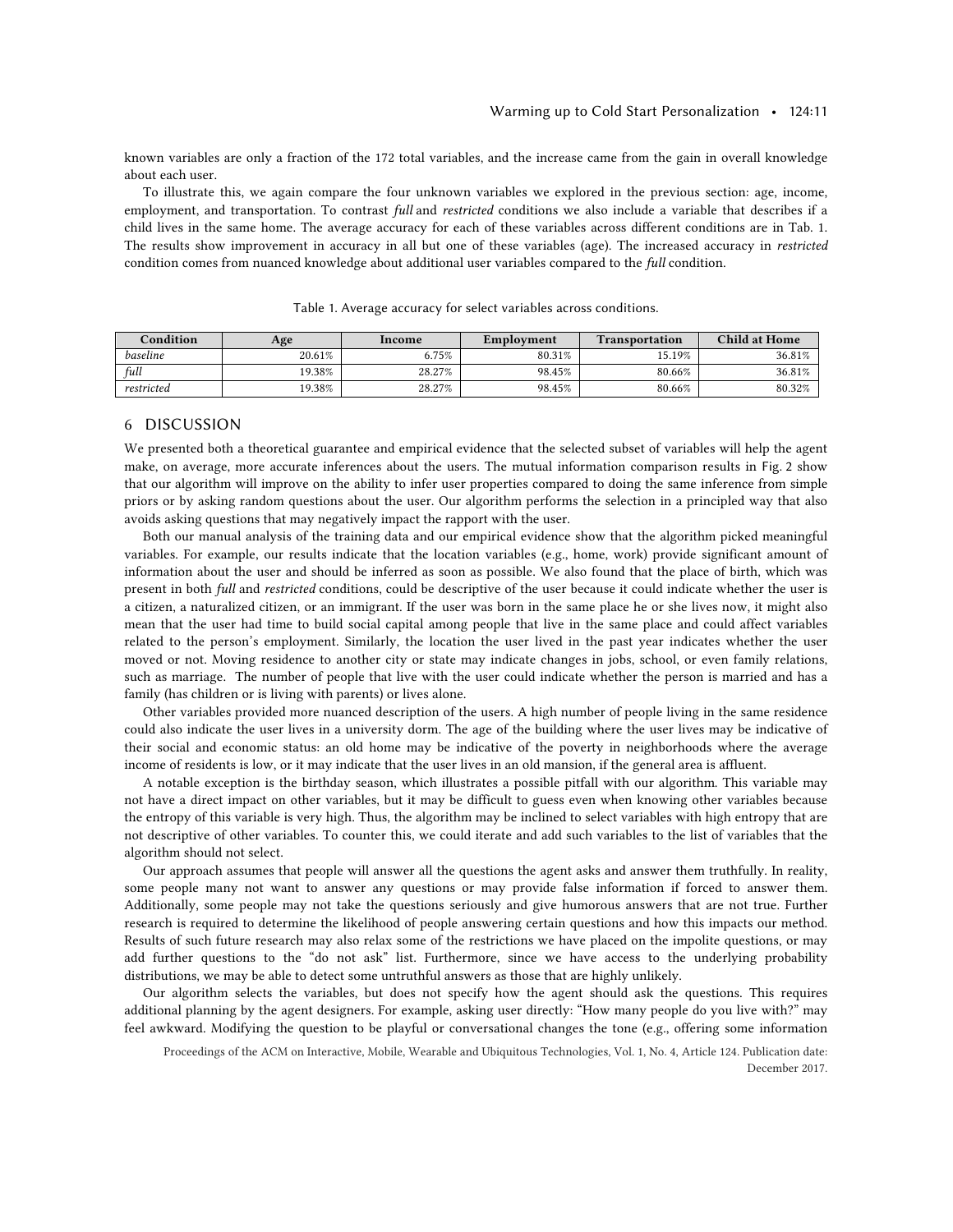### 124:12 • N. Banovic and J. Krumm

about the agent in exchange for information from the user). This is similar to the usual conversations between people that could also build rapport between the agent and the user. Based on the top five variables we selected, we suggest the following questions:

- For place of birth: "I was born in Seattle. Where were you born?"
- For moving home location: "Have you lived in this place long or have you moved recently?"
- For season of birth: "I was born in summer. How about you?"
- For number of people living at the user's home: "This is going to be my first time living with roommates. How many people will I be living with?"
- For the year the home was built: "I am excited to share the home with you. What year was our home built?"

One limitation of our use case dataset is that it did not contain all variables that could be relevant to mobile personalization services (e.g., application preference, music preferences). However, it is unrealistic to expect that every training dataset will always contain all possible user properties. Therefore, it is important to consider the ability to combine data from multiple sources. Because our approach uses a graphical model in the optimization, it is able to use any probabilistic model that has been estimated from multiple data sources.

In our work, we focus on a small subset of questions that the agent should ask the first time it interacts with the user. However, our approach can be used to select a larger subset of variables to ask the users about over time. Also, as the rapport between the user and the agent grows, the agent may be able to start asking some of the restricted questions. For example, after the agent has established rapport with the user, the agent may be able to ask some of the more personal questions, such as their actual age or if they are employed or not. In such cases, it may be beneficial to repeat our approach for different stages of user-agent interactions, where certain questions are removed from the "do not ask" list over time. This would make our approach an essential part of the process of learning about the users throughout their interaction with the agent.

### 7 CONCLUSION AND FUTURE WORK

We presented a generalizable approach that enables agents to automatically learn fundamental user properties. Our approach does this in a principled way by maximizing the mutual information between sets of variables that describe the users. We extend the existing algorithms that take advantage of the submodularity of the mutual information function to include cases when the algorithm cannot select a subset of variables, but still wants to maximize information about them. As such, our work enables future agents to learn about the users without asking inappropriate questions, which could negatively impact the rapport between the agent and the users.

To offer the best service to the users, future agents will need the ability to consider all variables relevant to the services they offer. However, it is difficult to collect training data that contain all of the user's properties in one dataset. Thus, it is important to find ways to combine data from multiple sources into a single probabilistic model of the users. Although our variable selection algorithm makes no assumptions about the underlying user model, future work should explore what fundamental properties of users the algorithm would be able to detect using those complete user models.

Future work should also explore the cases where the users are unable or choose not to answer certain questions. Future algorithms should consider the probability of people answering certain questions and the probability that the answers are correct. Furthermore, some questions may be easier to answer than the others and future algorithm should consider the difficulty of answering questions when selecting the best subset of variables to ask about.

Our work focuses on immediately improving the first interaction between the agent and the user. However, the agent will progress to learn more about the user after their first interaction. Thus, future research should explore how our work can support continued learning. This includes how algorithms should decide the order of future questions, including how the subsequent answers impact what the agent should ask next.

Our work produces holistic user profiles that help general-purpose agents (e.g., Cortana, Google Now, Siri) when trying to provide value to the user in multiple domains. We envision a future in which such general-purpose agents will try to find out and keep track of as much holistic information about the user as possible to be able to delegate this information to other specialized agents. A consequence of this vision is that future smart agents will have much more high-level knowledge rather than specialized knowledge about the users at first. Our method has implications for future specialized agents, because it will provide them with a starting point for inference about the specific information they need to make their specialized predictions and recommendations.